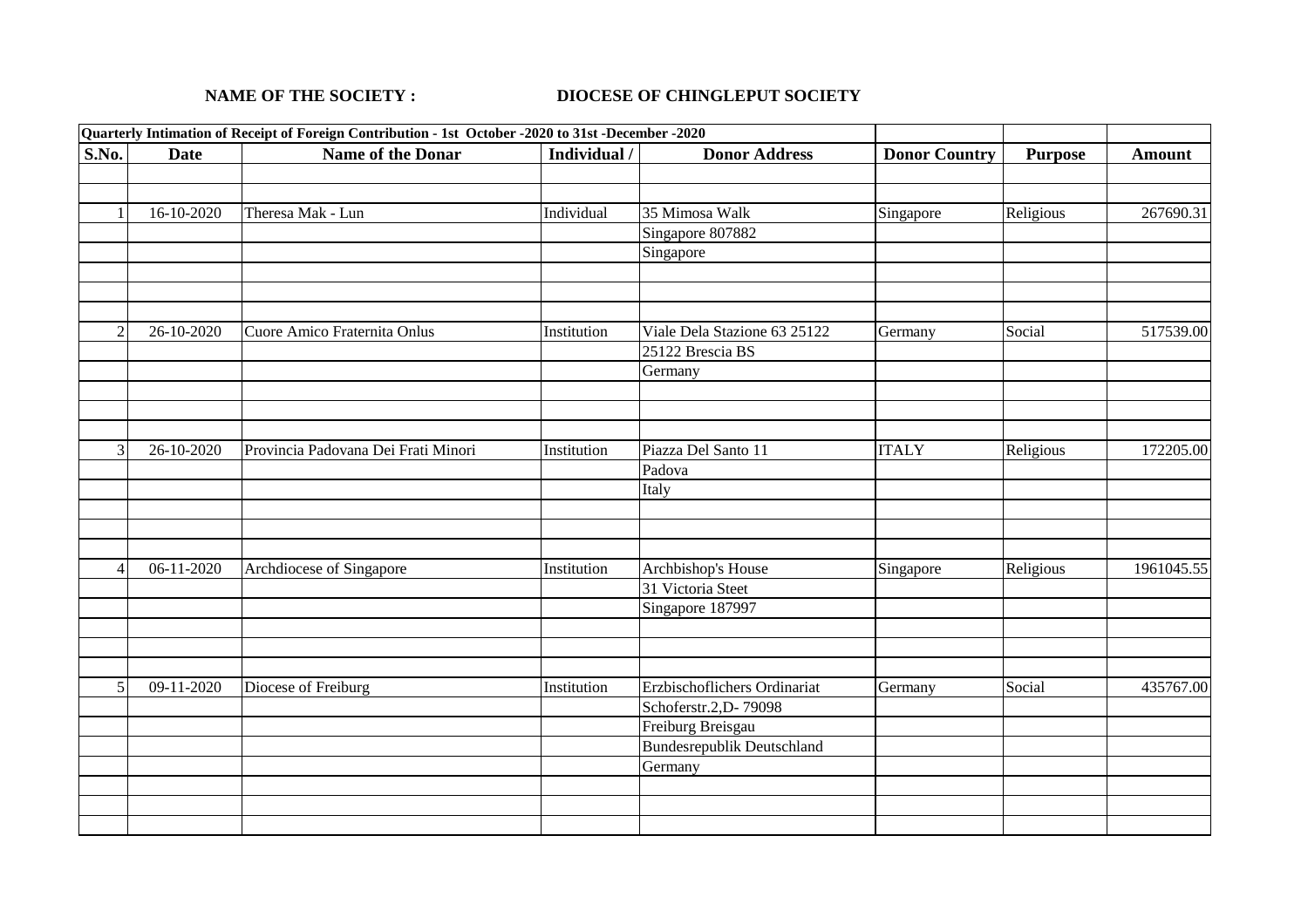| 6              | $17 - 11 - 2020$        | <b>Dalit Solidarity</b>             | Institution | PO Box 178995               | USA          | Social    | 1254814.00 |
|----------------|-------------------------|-------------------------------------|-------------|-----------------------------|--------------|-----------|------------|
|                |                         |                                     |             | San Diego                   |              |           |            |
|                |                         |                                     |             | CA 92177                    |              |           |            |
|                |                         |                                     |             | <b>USA</b>                  |              |           |            |
|                |                         |                                     |             |                             |              |           |            |
|                |                         |                                     |             |                             |              |           |            |
|                |                         |                                     |             |                             |              |           |            |
| $\overline{7}$ | 17-11-2020              | <b>Fondation Cuomo</b>              | Institution | Lesun's Palace              | Monaco       | Social    | 612588.00  |
|                |                         |                                     |             | 4, Rue Des Orchidees        |              |           |            |
|                |                         |                                     |             | MC 98000 Pte De             |              |           |            |
|                |                         |                                     |             | Monaco                      |              |           |            |
|                |                         |                                     |             |                             |              |           |            |
|                |                         |                                     |             |                             |              |           |            |
|                |                         |                                     |             |                             |              |           |            |
| 8              | $\overline{04-12-20}20$ | <b>BD</b> Foundation INC            | Institution | Po Box 814804               | USA          | Social    | 363137.00  |
|                |                         |                                     |             | Hollywood, FL 33081         |              |           |            |
|                |                         |                                     |             | <b>USA</b>                  |              |           |            |
|                |                         |                                     |             |                             |              |           |            |
|                |                         |                                     |             |                             |              |           |            |
|                |                         |                                     |             |                             |              |           |            |
| $\mathbf{Q}$   | 11-12-2020              | Provincia Padovana Dei Frati Minori | Institution | Piazza Del Santo 11         | <b>ITALY</b> | Religious | 261318.00  |
|                |                         |                                     |             | Padova                      |              |           |            |
|                |                         |                                     |             | Italy                       |              |           |            |
|                |                         |                                     |             |                             |              |           |            |
|                |                         |                                     |             |                             |              |           |            |
|                |                         |                                     |             |                             |              |           |            |
| 10             | 11-12-2020              | Katholischer Deutscher Frauenbund   | Institution | <b>KDF</b>                  | Germany      | Social    | 88540.00   |
|                |                         |                                     |             |                             |              |           |            |
|                |                         |                                     |             | Zweiverein                  |              |           |            |
|                |                         |                                     |             | St. Konrad Amm Formerstr.15 |              |           |            |
|                |                         |                                     |             | Germany                     |              |           |            |
|                |                         |                                     |             |                             |              |           |            |
|                |                         |                                     |             |                             |              |           |            |
|                |                         |                                     |             |                             |              |           |            |
| 11             | $15 - 12 - 2020$        | Erzbistum Paderborn                 | Institution | Domplatz 3                  | Germany      | Social    | 127667.00  |
|                |                         |                                     |             | 33098 Paderborn             |              |           |            |
|                |                         |                                     |             | Germany                     |              |           |            |
|                |                         |                                     |             |                             |              |           |            |
|                |                         |                                     |             |                             |              |           |            |